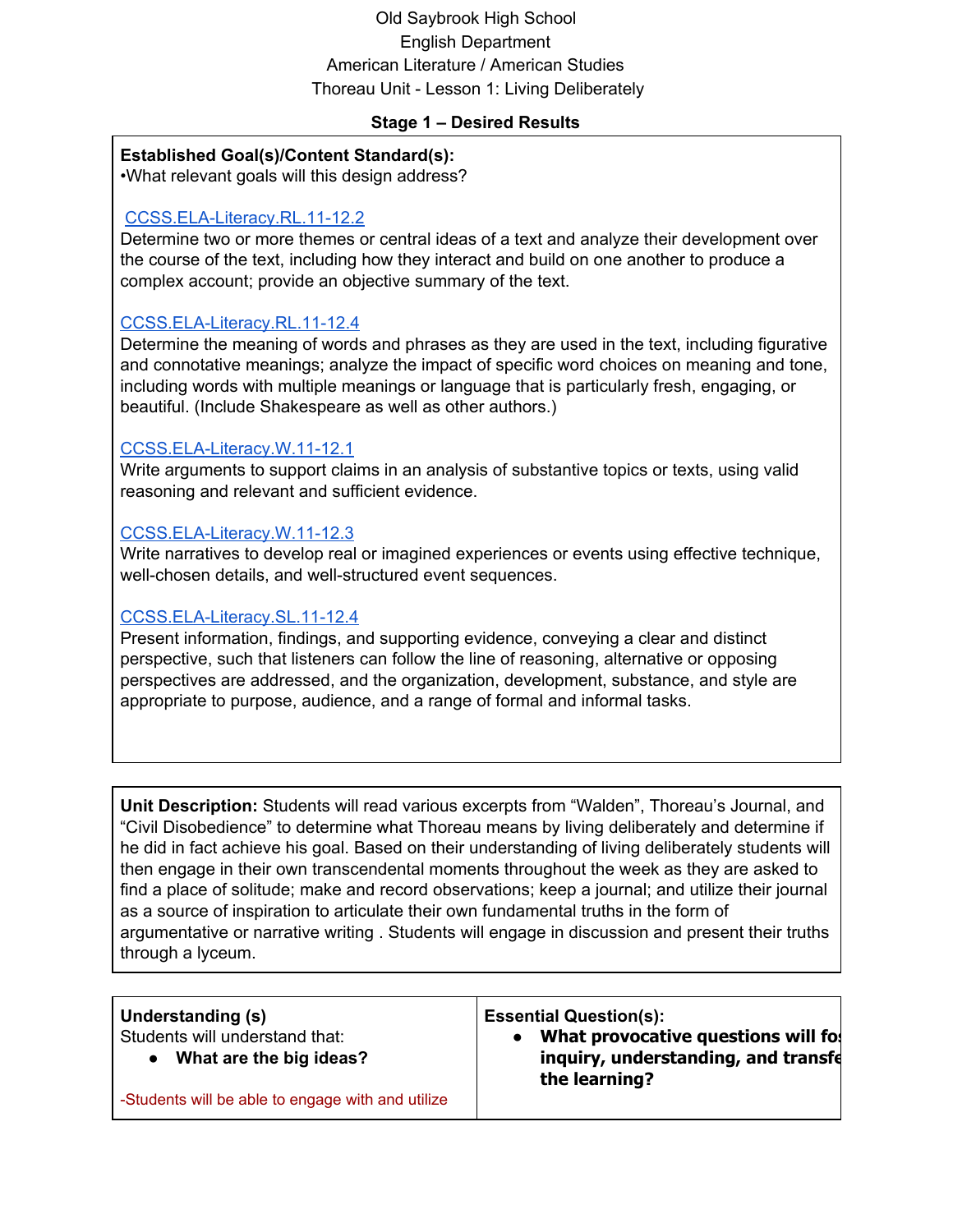# Old Saybrook High School English Department American Literature / American Studies Thoreau Unit - Lesson 1: Living Deliberately

textual evidence to determine and articulate what Thoreau means by living deliberately.

-Students will engage in observation, deliberation, and reflection in regards to their own lives.

-Reflection is key to determine the essential facts of life

**● What specific understandings about them are desired?**

Living deliberately is a layered process that requires observation, critical thinking, analysis, and reflection.

● **What misunderstandings are predictable?**

**Living deliberately is simply determining betw right and wrong.**

- **What does Thoreau mean by living deliberately?**
- **What truths does Thoreau arrive at through his deliberation?**
- **What does it mean for us to live deliberately?**
- **What aspects of life require deliberatio**
- **How do we deliberate effectively?**

#### **Student objectives (outcomes):**

Students will be able to:

- What key knowledge and skills will students acquire as a result of this unit?
- Students will read excerpts from Walden, Journal selections, & Civil Disobedience to determine what Thoreau means by living deliberately and how that deliberation defines his view of the world.
- Students will engage in close readings and discussions to develop a framework for their own deliberations
- What should they eventually be able to do as a result of such knowledge and skill? Make observations, field notes, journal entries, and writing samples based on their thoughtful deliberations.
- Students will present their deliberations through a Lyceum format.

| <b>Performance Task(s):</b> |                                                                                                                     | <b>Other Evidence:</b>                                                                                       |
|-----------------------------|---------------------------------------------------------------------------------------------------------------------|--------------------------------------------------------------------------------------------------------------|
| $\bullet$                   | Through what authentic<br>performance task(s) will students<br>demonstrate the desired<br>understandings?           | Through what other evidence will<br>$\bullet$<br>students demonstrate achievement of<br>the desired results? |
| 1.                          | Reading assigned passages;                                                                                          | Journal entries during the week.                                                                             |
|                             | 2. Take inventory                                                                                                   | Final writing sample.                                                                                        |
| 3.                          | Make observations, field notes, journal<br>entries, and writing samples based on<br>their thoughtful deliberations. | Engaging and presenting through a Lyceum format.                                                             |

# **Stage 2 – Assessment Evidence**